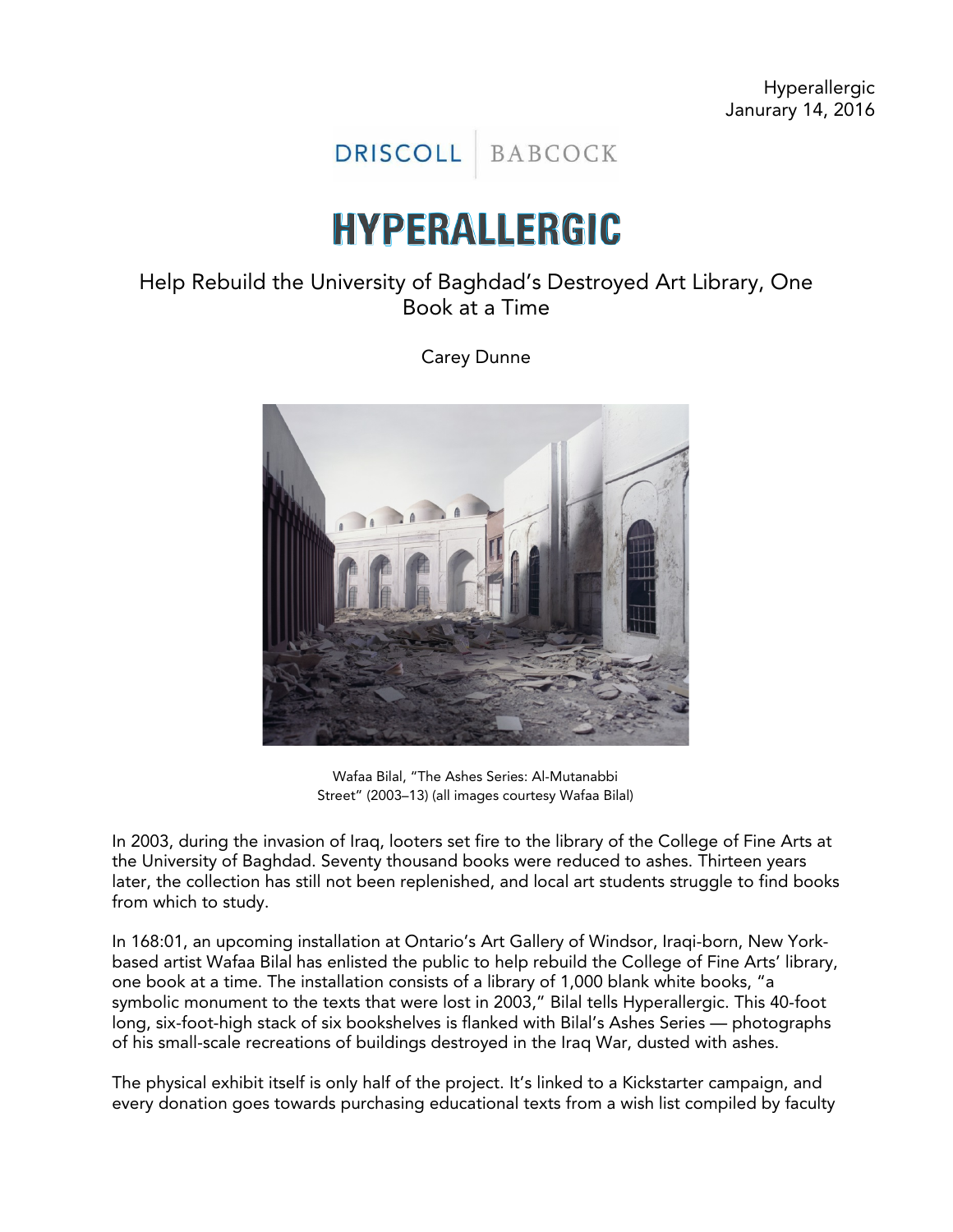at the College of Fine Arts. When a donor pays for a new art book, it will replace a blank white book on the shelves at the Windsor installation.

"The blank books will transform into colored books. I see this as a visualization of the reversal of destruction," Bilal says. As the shelves fill up with real books, Kickstarter donors will receive the blank books as rewards, a "small reminder of their contribution." Bilal's goal is to replace all 1,000 blank books with much-needed art texts. After the installation is over, the donated books will be shipped to Baghdad.

Called 168:01, the installation's title references the destruction of another historic Iraqi library: the Bayt al-Hikma, or House of Wisdom, which was the largest library in the world until the 13th century. "It's a story I grew up with," Bilal says. "According to legend, the Mongol army threw the library into the Tigris River to create a bridge of books for them to cross. The pages bled ink into the river for seven days, after which the books were drained of knowledge."

"That image always stayed in my mind," Bilal says. Since seven days equals 168 hours, he titled the project 168:01. "I imagined what happens to these books in the second after that period of being drained of knowledge ended. That second signals the beginning of rebirth and process of moving forward to rebuilding."

Bilal, who studied geography at the University of Baghdad before becoming an artist, says that before the invasion of Iraq, the College of Fine Arts at the University of Baghdad was "one of the best educational art institutions in the Middle East, if not the world. It was a very vibrant place." But after 2003, there was a mass exodus of faculty and artists from Baghdad. "It's not what it used to be," Bilal says. (He himself left the country in 1991, around the beginning of the Gulf War.) Artists in Iraq "lack support. And any art in general is really a reflection of a nation — it's what any nation leaves behind, historically. So [Iraqi art students] definitely need this kind of support."



One Kickstarter reward is the inscription of the donor's name on the bookplate of an educational text donated to the College of Fine Arts. Other rewards include the blank, limited edition artist books from the 168:01 installation, numbered and signed by the artist.

Bilal knows well that replacing the university's books is just one tiny step towards rebuilding what's been lost in the Iraq War. Still, the work "amplifies the need to start to rebuild what's